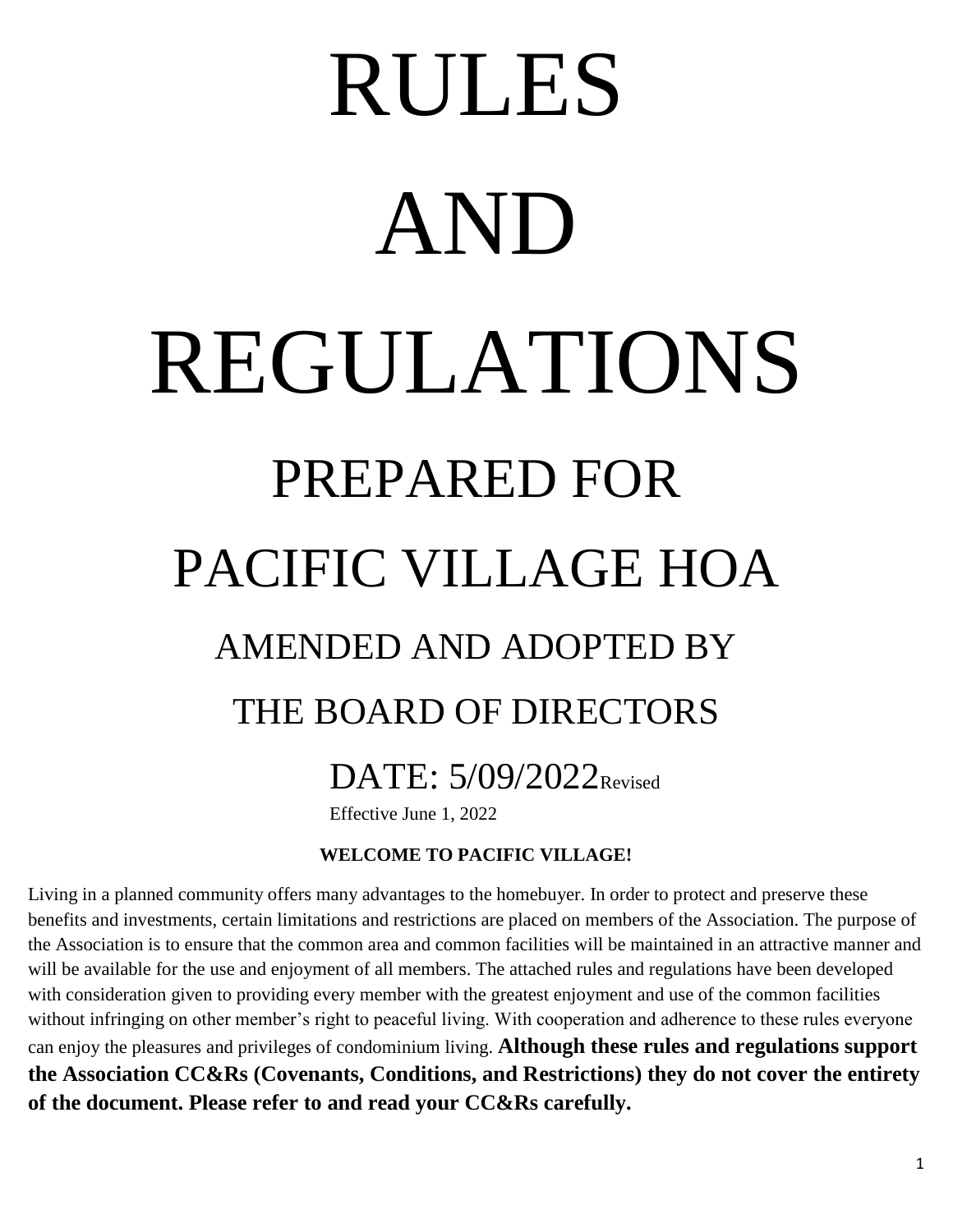## **IMPORTANT TELEPHONE NUMBERS**

Management Company at the following: deficiencies in landscaping, repairs needed in the common areas, maintenance problems of billing disputes, contact the The association depends on you, the homeowner, to maximize the enjoyment of living in a planned community. To report

> **(626) 967-7921 (ask for the Pacific Village Representative).** Covina, CA 91724 1275 East Center Court Drive LORDON PROPERTY MANAGEMENT

about your Association, you may do so by contacting the Management Company. place for the benefit of all residents. If you wish to contact the Board of Directors to report a rule violation or to find out more The Board of Directors needs your assistance in maintaining the complex and ensuring compliance with the rules, which are in

Graffiti inside the complex contact the Management Company 626-939-8900 Free Graffiti Removal (outside the complex) 626-962-3577 Animal Control 800-275-8777 Post Office 866-499-8080 Charter Communications (Cable TV) 626-336-6100 Covina Disposal (Athens Refuse – Trash Service) 800-427-2200 Southern California Gas (Natural Gas) 800-843-4000 Verizon (Telephone) 800-655-4555 Southern California Edison (Electricity) 626-812-5225 Water Department Queen of the Valley – 1115 S. Sunset Blvd, West Covina Inter Community – 303 N.  $3<sup>rd</sup>$  Ave, Covina Pomona Valley – 1789 N. Garey Ave, Pomona Hospitals: 911 Fire/Paramedic/Ambulance 626-814-8585 Non-emergency 911 Police – Emergency

#### **RULES AND REGULATIONS**

and regulations within ten (10) days after receipt of the rules and regulations. all owners, residents, tenants, and guests. Owners will be required to sign an acknowledgement as to receipt of a copy of the rules A. These rules are designed to promote the general welfare of all residents and guests at Pacific Village and shall apply equally to

the rules. B. Residents shall be held liable for any violation committed by their guests and will be responsible for advising their guests of all

of tenancy or change of address of the owner within ten (10) days. C. Tenants are bound by the rules, as are resident owners. Owners are required to notify the Management Company of any change

ten (10) days of receipt. This form must also be updated within ten (10) days of any significant changes. D. All owners and tenants shall complete and return the Association's "Owner Emergency and General Information" form within

Owners bear the ultimate responsibility for any person visiting or residing in their condominium. E. Fines will be assessed against the unit owner. It will be the owners' responsibility to secure repayment from hi tenant or guests.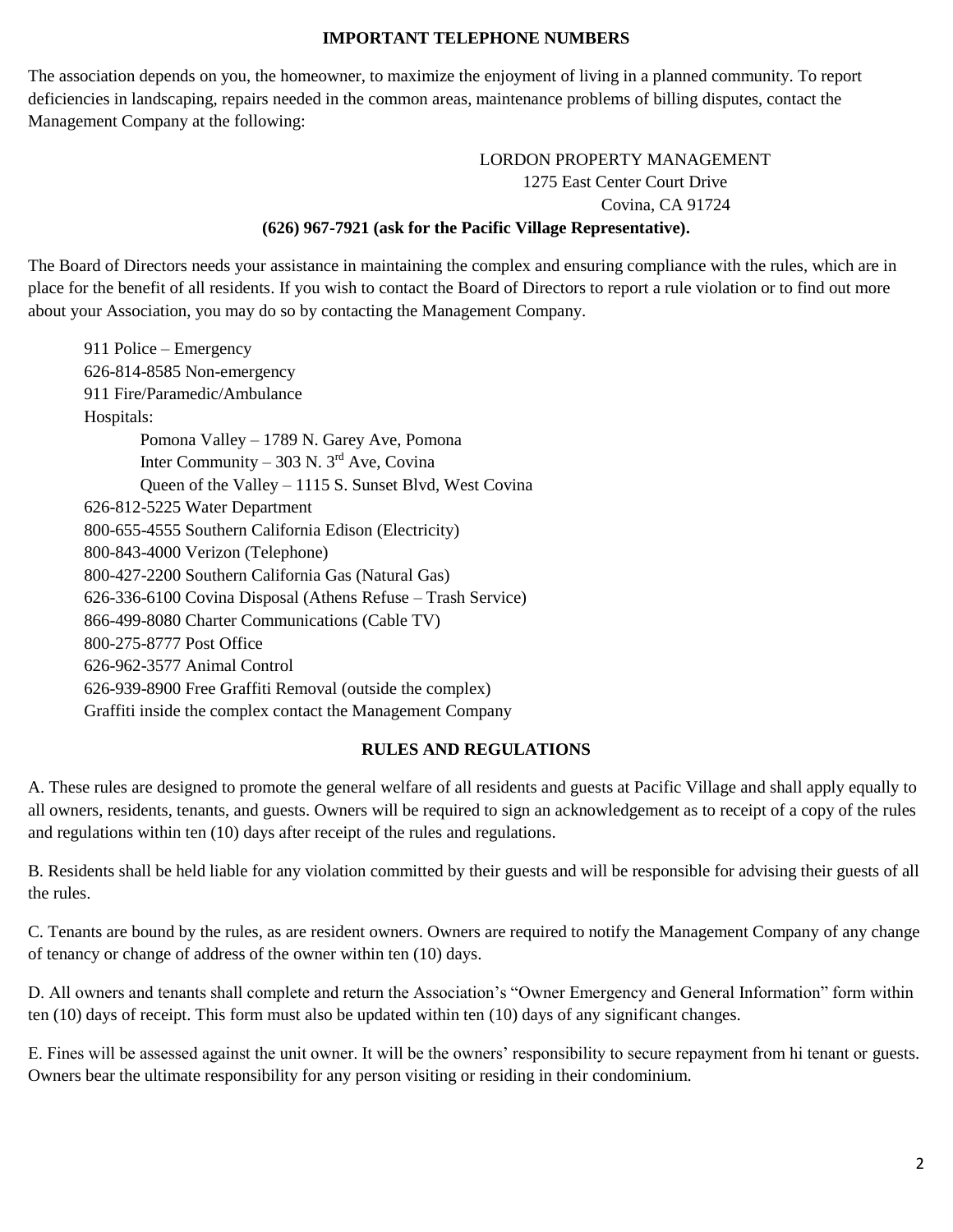without your input we cannot properly enforce the Rules that are needed to sustain your enjoyment of community living. police matters, and as such, the police should be called when necessary. The Board requests every homeowner to report violations, F. Any resident or owner may report a rule violation to the Board of Directors. Loud parties and disputes between neighbors are

written warning notice of violation(s) in writing to the unit owner. **no warning will be given**. If a violation is observed or brought to the attention of the Board of Directors, the Board will issue a G. If shall be at the discretion of the Board of Directors as to whether a warning or notice of violation is to be issued. **Customarily**

If the offense is a continuing type of violation, fines will be assed for each violation occurring within a 12-month period of time. appropriate mail notification) no warning will be given; a fine will be imposed to force compliance with the rules and regulations. if the Board feels the violation is one which every homeowner should know (due to publication in the Rules and Regulations or H. If a notice of violation is issued, the Board of Directors will assess a fine in accordance with the schedule below. In most cases,

# **3. \$100.00 2. \$75.00 1. \$50.00**

**generate a \$75.00 fines. ANY other vehicle parked improperly would generate a \$50.00 fine. A third violation within a year of the first would warning letter about the violation. No problem, this is a warning in case you forgot the rules. During the next 12 months, An example of how this would work is; you are found parking in the driveway in violation of our rules. You would get a**

**rules. The Board of Directors does not enjoy assessing fines; but, in many cases it is the only way to get homeowners to obey the**

Notification of such meeting will be furnished by mail. Regulations or CC&Rs. Generally, an appeal must be made in person to the Board of Directors at their next scheduled meeting. means you would appear in front of the Board and explain why you believe you are not in violation of our published Rules and I. Anyone wishing to contest a letter of warning or notice of violation shall abide by the Pacific Village Association By-laws. This

# **KEYS**

Company in writing. Replacements for stolen or lost keys can be obtained from the Management Company for a fee. Each unit is entitled one key that opens the pool gates within the community. Please report lost or stolen keys to the Management

# **ASSOCIATION MEETINGS**

Association is maintained and managed. meetings keeps you informed of expenses, plans for repairs and gives you an opportunity to provide your input in how the our complex is essential. In the past, complacency of the owners cost our Association over \$100,000. Your attendance at the dates and times contact the Management Company. All owners and residents are invited to attend. Your participation in managing The Board of Directors meets monthly on the second Monday of the month at 6:30 PM in the Clubhouse. To confirm meeting

meetings. owed or balances. These issues should be addresses to the management company and will not be addressed at the monthly Please contact the Management Company if you have questions about billing. The Board is not in a position to check amounts

Every homeowner is allowed to inspect the Association records at any time. We encourage each homeowner to do so.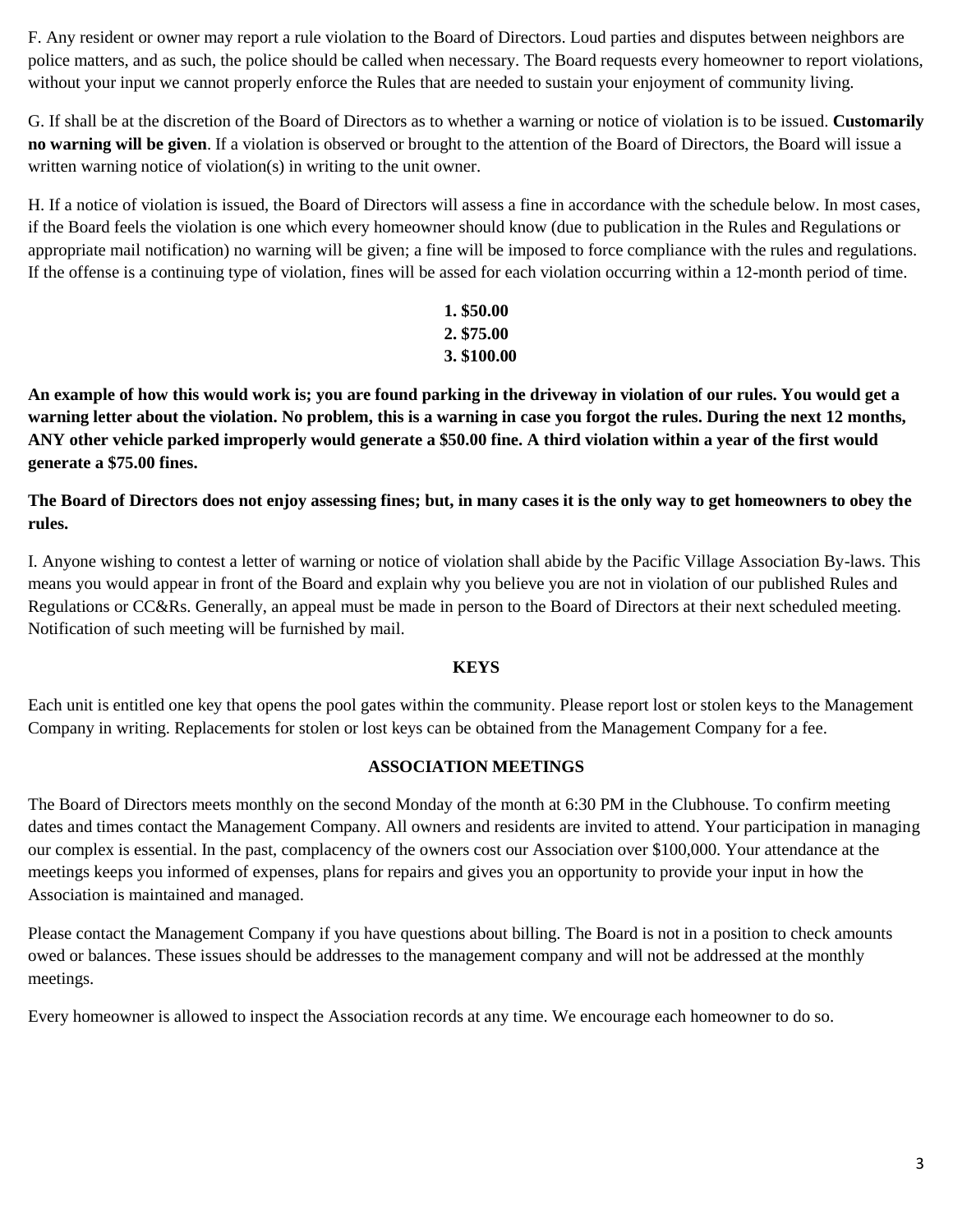## **COMMON AREA RULES**

The Common area is that area within the boundaries of Pacific Village, except the interior portion of each unit.

1. Conduct in the common areas shall be that which is appropriate and/or legal in any public residential area.

2. Maximum speed limit on all Association streets is five (5) miles per hour. Watch for children.

driveways, or in the parking lot areas. Motorcycles and mopeds may be used on driveways only. vehicles, engine powered transportation devices and other similar forms of transportation are not permitted on interior pathways, 3. For the safety of all residents, bicycles, skateboards, roller skates, in-line skates, electric or gas-operated remote control

by owners or tenants at any time for any reason. This applies to all 27 guest parking spaces within the common area. 4. Park only in your garage or on a public street. Obey "No Parking" and "Guest Parking" signs. Guest parking is not to be used

any damage to parking lot pavement caused by vehicle repair or vehicle fluid leaks. 5. All auto repairs must be performed in garages and shall not cause damage to Association property. Residents are responsible for

towed as determined by the Board of Directors. (See parking rules) vehicles. No vehicle shall be left unattended in any of these driveways. Violators parked in fire lanes are subject to fines or being 6. All streets within our complex are designated as Fire Lanes. We need to keep these driveways clear for use by emergency

registered may be parked in the parking areas. 7. Trailers, motor homes, and boats shall not be parked on the premises. Only passenger vehicles in operating condition legally

breeding of animals is allowed and only a reasonable number of pets are allowed. it. No dogs over 55 pounds are allowed to live or be brought onto the complex without prior consent of the Board of Directors. No 8. All pets, except cats, must be kept on a leash at all times. The owner or person in control of any pet is required to clean up after

than six square feet may be posted on the interior of a unit window. 9. No signs shall be posted anywhere in the common area unless they regard Association business. One realtor's sign no larger

treatment can be used to shield the incorrect color from exterior view. action will not be taken until after the complex is painted. For those with non conforming window treatments, a properly colored well kept and subject to prior written approval by the Board of Directors. For those units not currently in compliance, enforcement 10. All exterior additions to each unit and the visible window treatments (drapes, curtains) shall be white or off white in color,

regulation. This includes hanging things on your door. placed on top of the patio enclosure walls. Anything in the patio area that is visible from the common area is subject to Board 11. The patio area should not be used for storage and shall be harmonious in appearance and well kept. Nothing shall be hung or

barking dogs, yelling, loud whistling, etc. 12. Excessive noise and disturbing the peace shall be kept to a minimum at all times. This includes loud radios, loud car stereos,

13. Residents shall damage common area or Association property.

14. Residents shall not abandon shopping carts in the common area.

15. Residents and visitors may not use car horns, whistling or yelling to summon residents at any time.

policy) 16. Cables of any kind may only be visible with the Association Satellite and Cable wiring policy. (See Satellite and Cable wiring

kept so that leaves do not drop on the roofs. 17. Any plants or tress in your patio area must be neatly trimmed and not allowed to touch any of the walls. The height must be

and door policy) Board of Directors must approve any architectural changes. 18. Entry doors, security doors, and screen doors must be painted to match the overall color scheme of the property. (See lighting

19. Security devices used exclusively to protect personal property require Board of Director approval prior to installation.

20. The driveways are not to be used as playgrounds by guests or residents.

21. Replacement of air conditioning units must be approved by the Board prior to the beginning of any work.

the Association. Any changes or additions to the exterior of the unit must be approved by the Board of Directors or the Architectural committee of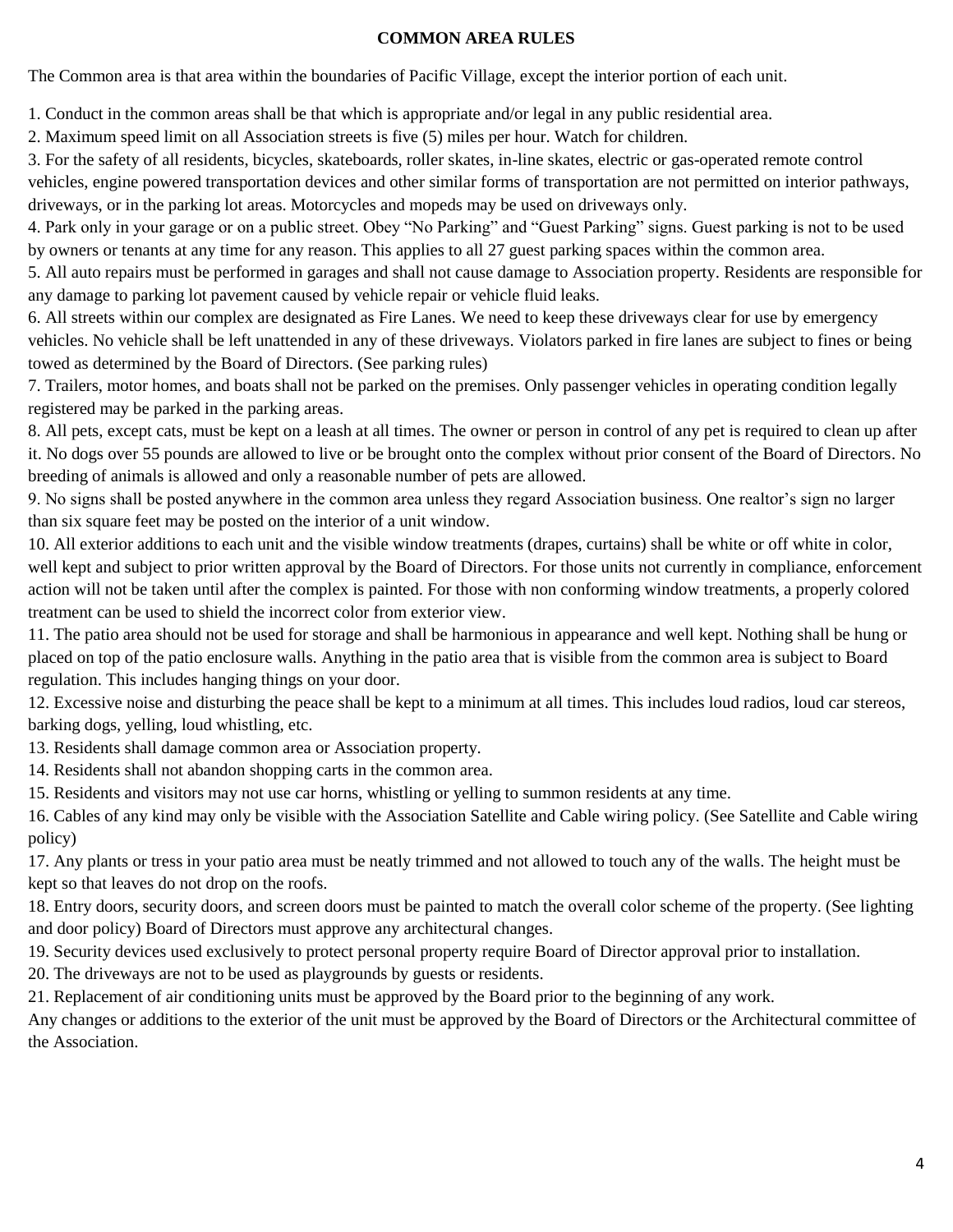# **POOL REGULATIONS**

THE POOL AND POOL AREA HOURS ARE AS FOLLOWS:

Mon – Thurs: 7:00 AM to 11:00 PM

Sunday: 9:00 AM to 11:00 PM Saturday or Holiday: 9:00 AM to Midnight Friday: 7:00 AM to Midnight

**pool area. (Adults are 18 years of age or older). 1. All residents under 14 years of age must be accompanied and supervised by an adult resident at all times while using the**

entry. This keeps unauthorized users out of the pool. 2. Gates are to be kept locked at all times. Users of the pool are not to allow anyone into the pool area that does not have a key for

pool cleaner. 3. Showering is required before entering the pool or spa. The shower removes oil, lotion, sun block, etc. Showering helps keep the

4. Safety equipment is provided for **EMERGENCY USE ONLY! They are not toys.**

resident must accompany these guests at all times. 5. Guest privileges: residents have priority of pool facility use. No more than 6 guests per unit are allowed any one time and a

permitted. 6. Swim fins, facemasks, bobby pins, soap, gum, or any other foreign matter are not permitted in the pool. Swimming aids are

7. Loud noises, horseplay, diving, or running are not permitted in the pool area.

8. Animals are not permitted in the pool or pool area.

9. Glass objects are not permitted in the pool area.

10. Please use an ashtray while smoking in the pool area.

11. All trash must be disposed of in the trash container provided for your unit.

Association's responsibility. 12. Each person is responsible for removing all personal articles when leaving the pool area. Any articles lost or stolen are not the

13. Turn the spa timer off when finished.

15. Only suits specifically manufactured for swimwear are allowed in the pool. 14. Any person having any skin disease, sore or inflamed eyes, cough, cold, nasal, or ear discharge shall not use the pool or spa.

**use of the pool facilities. Homeowners will be responsible for damages incurred by members or guests in their household. The Association through its Board of Directors, reserves the right to exclude any and all nonconforming persons from the**

#### **TRASH PICK-UP**

1. Trash pick-up is on Mondays, unless Monday is a legal; Holiday. Then it will be on Tuesday.

barrel accommodates, you are responsible for cleaning up any trash that spills in front of your unit. **will not be picked up.** Ask to borrow your neighbor's container when needed. If you load your container higher than what the 2. Trash **must** be in the wheeled containers furnished by the trash company. Loose trash or **trash not in the wheeled containers**

**important.** If the container is not properly oriented, it will not be picked up. 3. Containers are to be oriented with the wheels towards the garage. This means the lid opening is away from the garage. **This is**

out early or not removing them by Monday night (11:59 PM) is a violation. 4. From Monday night (11:59 PM) until Sunday night at sunset, containers must be stored in your garage. Putting your trash cans

out for pick-up without calling for special pick-up is also a violation. 5. Arrangements for special pick-ups (large items, etc.) can be made by calling Athens Disposal at 626-336-3636. Placing items

be collected from the unit until the owner purchases a new container. Take care of the container between trash days. 6. The unit owner/landlord is responsible for the special trash container just as if it was his/her property. If it is stolen, no trash can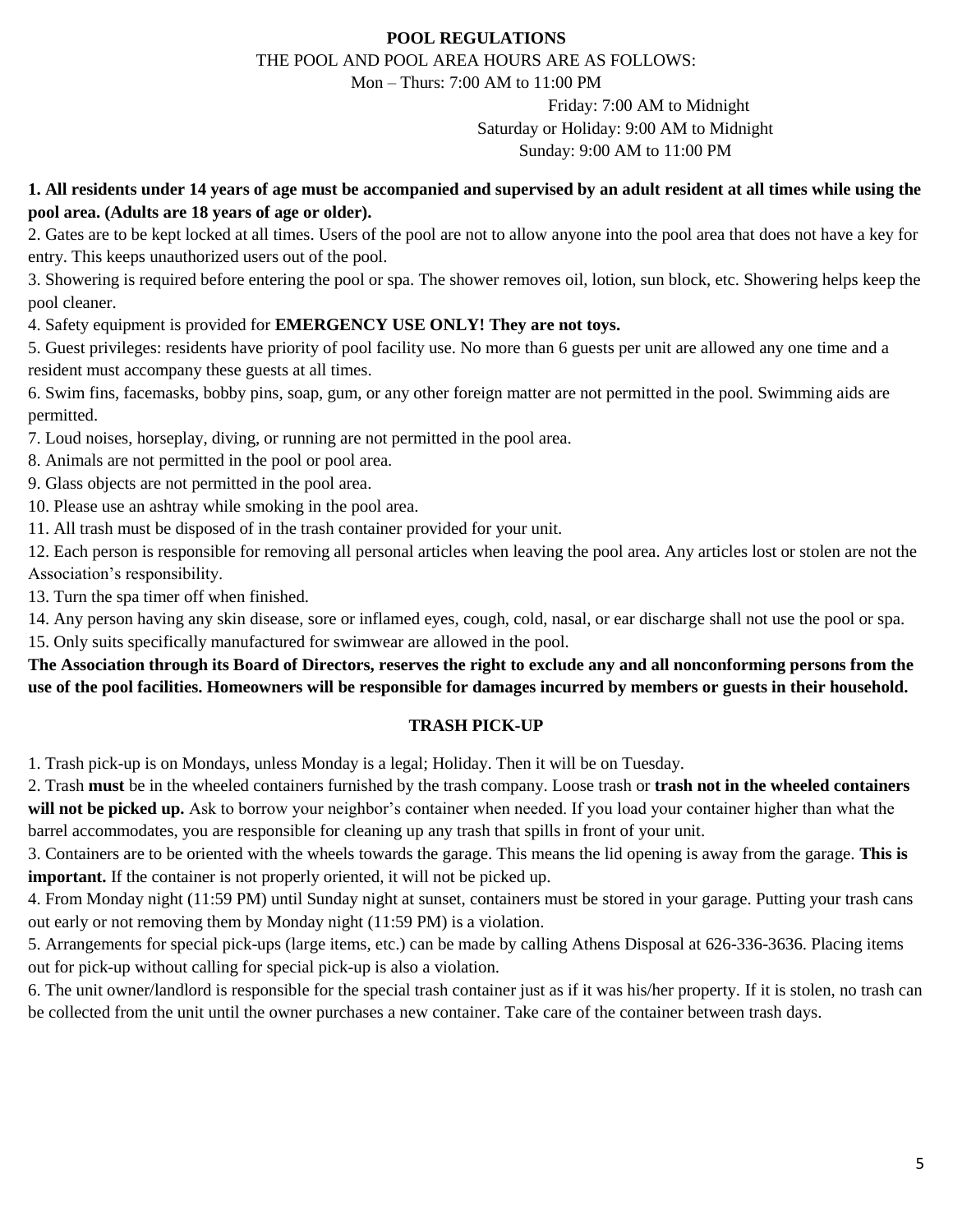#### **EXTERIOR UNIT MODIFICATIONS**

# *REPLACEMENT AT UNIT OWNERS EXPENSE. FURTHER EXPLANATIONS. ANY CHANGES NOT IN COMPLIANCE WILL REQUIRE REMOVAL AND IF YOU ARE NOT SURE OF ANY OF THESE RESTRICTIONS, CONTACT THE MANAGEMENT COMPANY FOR*

- **1.** Porch lamps
	- a. Must be polished brass
	- b. Must be single bulb only
	- c. Maximum wattage is 60 watts
	- d. Design must have no tail
- **2.** Screen doors
	- a. Must be security type
	- b. Almond color only
- **3.** Garage doors
	- a. Must be of 25 gauge steel
	- b. Can have no windows
	- c. Must be almond in color
	- d. Two vents required
- **4.** Front entry doors.

windows. b. If the front entry door is covered by an almond security door, the entry door can be of any color and may have a. If not covered by a security door, the front entry door must be almond in color and can have no windows.

**2006 it must be in compliance with these rules or will have to bring it into conformance at your own expense. painting of the complex at which time the Board will have the security door painted. If you add a new door after May 1, (If you already have a security door that is not almond, enforcement of the entry door rules will not be done until after the**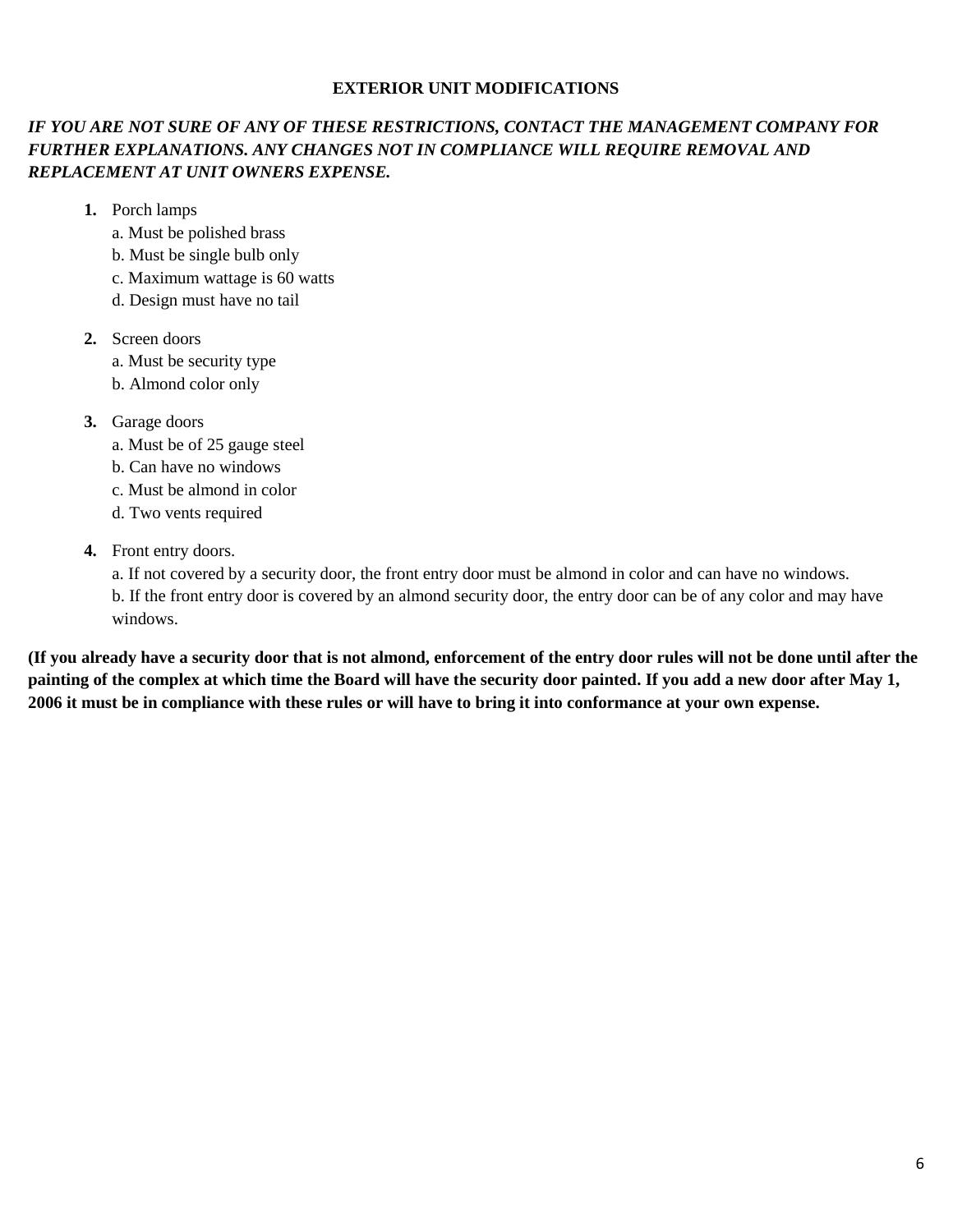# **Satellite Dish Policy and Guidelines**

The purpose of these guidelines is to inform the homeowner and tenants within the Pacific Village Homeowner Association of the requirements related to the installation of miniature satellite dishes and their associated hardware and cabling. Your cooperation and adherence with this policy will ensure a safe, aesthetically pleasing, and compliant installation.

Per a Federal Communications Commission (FCC) ruling, condominium homeowner associations can allow homeowners to install satellite dishes visible from the common area. However, restrictions may be placed on the installation, and the FCC requires that associations establish a satellite dish installation policy. Action can be taken against those home owners who do not comply with the policy. The following restrictions and installation guidelines comply with the FCC ruling and are designed to:

- 1. Prevent damage to common property within the Association.
- 2. Prevent damage to property of individual homes.
- 3. Protect the safety of residents.
- 4. Maintain the aesthetics and property values within the community.

Following are the restrictions and guidelines:

- A. Installations must be conducted by a qualified professional.
- B. Satellite dishes greater than one meter (approximately 39 inches) are prohibited.
- C. Window screens may not be removed or altered.
- D. Satellite dishes cannot be visible from ground level.
- E. All dishes must be mounted facing the direction required for best reception.
- F. Per our CC&Rs, no wiring may be mounted on the exterior of the unit.

G. Satellite dishes as well as all other types of antennas can only be mounted on the roof and must be placed on the rear-facing wall of each unit's front bedroom (the raised ceiling of the bedroom above the front door, see **Fig. A**). Under no circumstances will the antennae be mounted on the flat portion of the roof or the exterior walls of the units.

H. Cable can only enter a unit at two locations:

1. Front bedroom/living installations: Cable can only enter at **Fig. A**.

 2. Rear bedroom/dining room installations: Cable can only enter at the joint between the two rear bedrooms or the middle of the master bedroom (depending on unit layout, see **Fig. B** and **Fig. C**). Cable entry points cannot be lower than 14" from the top of the roofline and must be neatly tucked and properly secured to the wall to minimize their visibility.

**Beyond these two entry points, all cable must run inside the unit to other areas of the unit.** This will limit the unsightliness of cables running outside the unit.

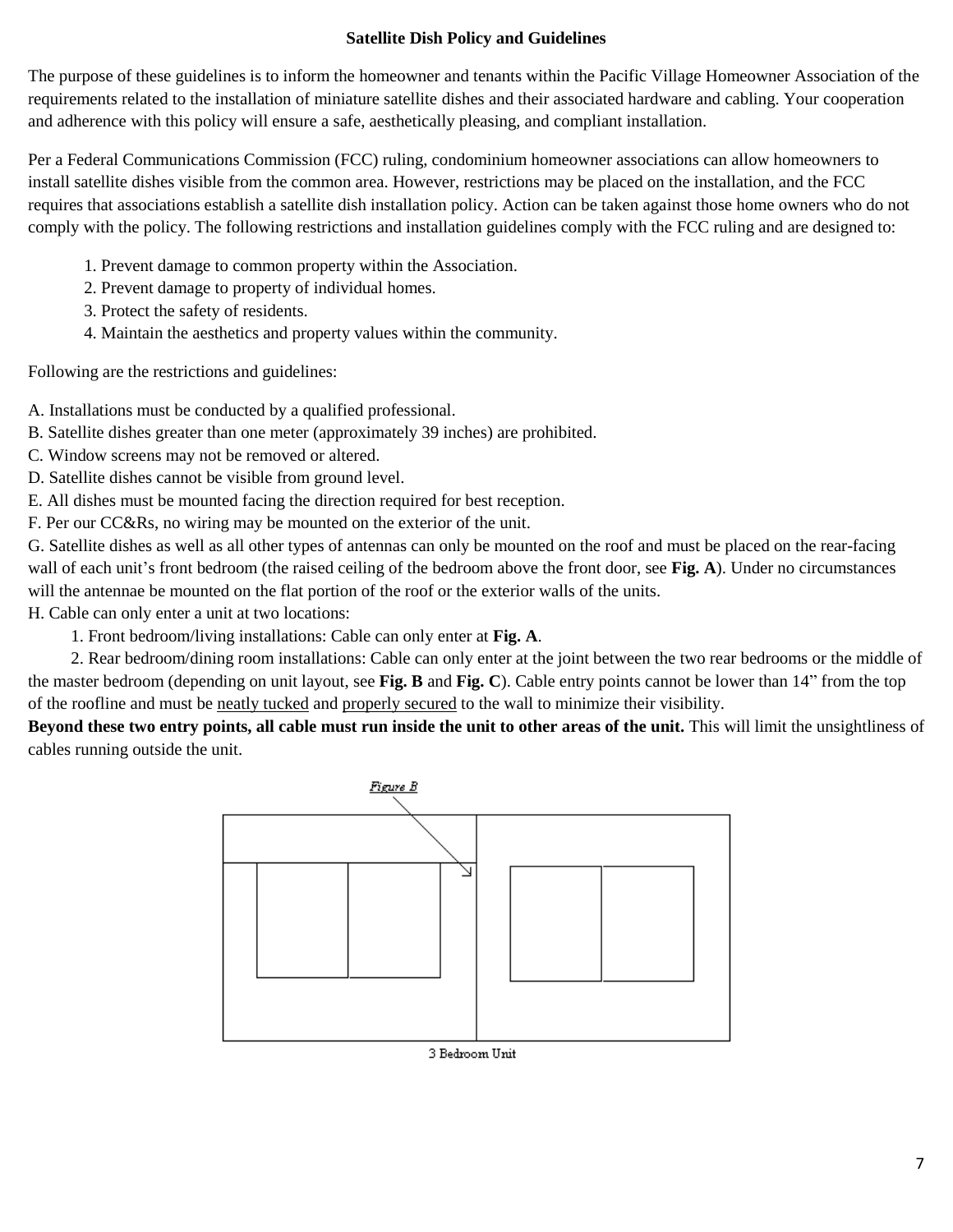

I. Exposed cable must be white or off-white in color. Black cable is *strictly* prohibited.

J. Any screws, bolts, nails, or other entry points to the building must be completely sealed with a clear RTV sealant to prevent water intrusion into the unit.

K. Satellites cannot be installed on the flat roofs. Any damage to the roofs, other common areas, or holes caused from installations will be the responsibility of the homeowner to repair.

L. Homeowners can be fined and a lien applied to the property as a result of damage to any common area. Any interior damage to a unit as a result of improper installation will be the responsibility of the homeowner to repair.

M. Homeowners can be charged for repairs required to repair damage to any common area. Failure to voluntarily pay these charges may result in a lien being recorded against the responsible owner's property.

N. Cables previously attached to satellite receivers or regular TV antennas which are no longer in use and not in compliance with this policy must be removed by the homeowner. Any installation in violation of these provisions will require homeowners to relocate dishes at the owner's expense. If this is not done, the Association is able to remove the dish and bill the owner for the cost incurred in doing so.

If you have questions about this policy, contact the Management Company BEFORE you install any cabling visible outside your unit.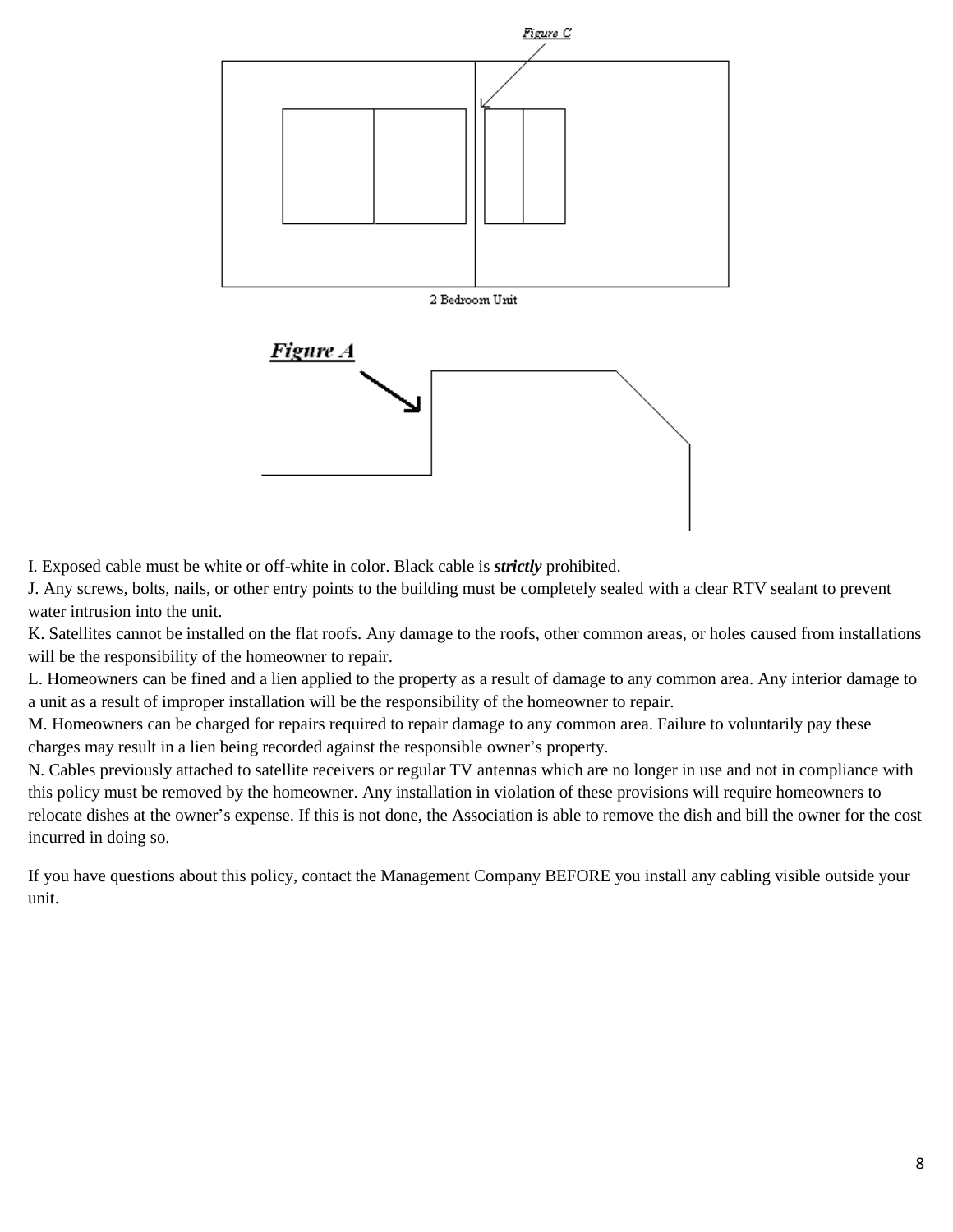# **REQUIREMENTS FOR BASEMENT AREA CONVERSIONS ARCHITECTURAL REQUIREMENTS**

This policy is adopted in an attempt to provide guidelines for those homeowners who wish to convert the fill space between the garage area and the patio area of their unit. For those of you who are not aware, there is a space between the area constructed for your washer and dryer and the area of the patio outside the front door of your unit. If it is your desire, by following the guidelines below, you may construct a room in this area that may increase the value of your unit by adding additional habitable space to your unit. These guidelines and requirements are being adopted to address what is seen as an "emergency situation." They are subject to change and revision as deemed necessary by legal representation and in order to comply with State of California provisions. At this point, the Board is unsure of exactly how these additions may impact the cost of the Association insurance and the Board reserves the right to adjust monthly dues of individual homeowners so as to recover any additional costs incurred as a result of these modifications, remodels, and additions.

1. No conversion, addition or remodeling of these spaces shall be done without the approval of the Pacific Village Homeowners Association. Homeowners are advised to contact the City of West Covina to obtain the requirements for the conversion of these areas. The size of the window shall not exceed the **minimum** size required by city code (at this time 10% of the floor area of the room). Approval may be granted by the Management Company representative, without Board of Director approval, if all of the following conditions are met.

2. All construction of these spaces is considered to be an addition to the unit. As such, City of West Covina building permits must be obtained for all construction, additions and remodeling of these areas. The City of West Covina will require HOA approval prior to approving any construction or alteration of these spaces. Once construction permits are issued by the city, copies must be supplied to the management representative prior to work commencing on the addition or remodeling of the space.

3. Work on converting these spaces shall be done only by licensed and insured contractors who shall meet all the normal requirements of workers and contractors normally hired by the Association. If the Homeowner desires, they may produce all required insurance coverage as required by the Association on their individual Homeowners insurance coverage. This coverage must provide the same policy limitations as required of all companies doing business with the Association as determined by the Management Company.

The Homeowner must provide a release of liability statement to Pacific Village Homeowners Association indemnifying the Association from any and all liens, encumbrances, or damages due to the work being done on the unit. Proof of compliance with liability insurance, Workers Compensation Insurance, and the indemnification shall be provided to the Association prior to any work being begun on these alterations. Any damage arising to adjoining units, including but not limited to flooding, security or structural instability is the responsibility of the Homeowner requesting approval of the conversion of the crawl space.

4. Any construction debris, litter, waste, or trash shall be "swept" from the common areas of the complex at the completion of each workday. At no time shall construction debris, including but not limited to dirt, broken drywall, be washed into the drainage system of the Association. Violation of this prohibition will subject the homeowner to **all** costs associated with cleaning out the drainage system including the catch basins and sump pumps. Owner will also be held liable for any damage to the sump pump system that is deemed to be reasonably caused by the debris.

5. Any windows located less than 18 inches above any floor, including the patio floor, shall be of tempered glass construction. This provision is added to reduce the Associations liability in the event of accidental injury to persons in the patio area of the unit. Window size shall not exceed sizes set forth by the City of West Covina building code requirements.